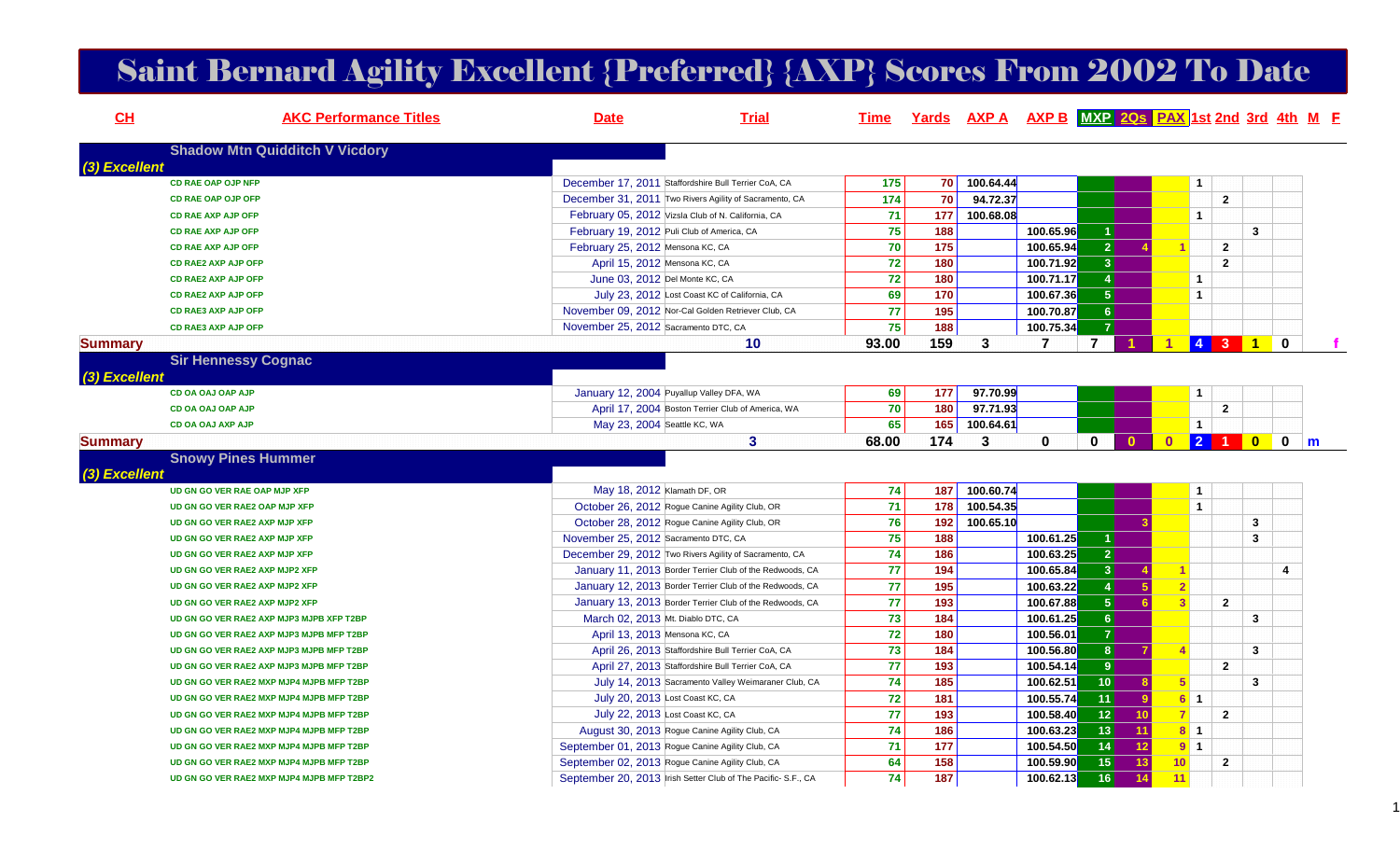**CH**

| <b>AKC Performance Titles</b>                                   | <b>Date</b>                                         | <b>Trial</b>                                                  | <u>Time</u>     |                 | <u>Yards AXP A AXP B MXP 20s PAX 1st 2nd 3rd 4th M F</u> |                 |                 |              |                |                |   |
|-----------------------------------------------------------------|-----------------------------------------------------|---------------------------------------------------------------|-----------------|-----------------|----------------------------------------------------------|-----------------|-----------------|--------------|----------------|----------------|---|
| UD GN GO VER RAE2 MXP MJP5 MJPS MFP T2BP2                       |                                                     | September 21, 2013 Irish Setter Club of The Pacific- S.F., CA | 75              | 188             | 100.62.74                                                | 17              | 15              | 12           |                | $\mathbf{2}$   |   |
| UD GN GO VER RAE2 MXP MJP5 MJPS MFP T2BP2                       | September 29, 2013 Hangtown KC of Placerville, CA   |                                                               | 70              | 174             | 100.54.50                                                | 18              |                 |              |                | 3              |   |
| UD GN GO VER RAE2 MXP MJP5 MJPS MFP T2BP2                       | October 11, 2013 Klamath DF, OR                     |                                                               | 69              | 172             | 100.59.55                                                | 19              | 16              | 13           |                | $\mathbf{3}$   |   |
| UD GN GO VER RAE2 MXP2 MJP5 MJPS MFP T2BP2                      | October 13, 2013 Klamath DF, OR                     |                                                               | 70              | 154             | 100.55.96                                                | 20 <sup>°</sup> |                 |              |                | $\overline{2}$ |   |
| UD GN GO VER RAE2 MXP2 MJP5 MJPS MFP T2BP2                      | October 25, 2013 Rogue Canine Agility Club, CA      |                                                               | 72              | 179             | 100.57.91                                                | 21              | 17              | 14           |                |                | 4 |
| UD GN GO VER RAE2 MXP2 MJP5 MJPS MFP T2BP2                      | October 26, 2013 Rogue Canine Agility Club, CA      |                                                               | 73              | 183             | 100.59.55                                                | 22              | 18              | 15           |                | $\mathbf{3}$   |   |
| UD GN GO VER RAE2 MXP2 MJP5 MJPS MFP T2BP2                      | November 08, 2013 Nor-Cal Golden Retriever Club, CA |                                                               | $\overline{74}$ | $\frac{1}{187}$ | 100.55.56                                                | $\overline{23}$ | 19              | 16           |                | $\overline{2}$ |   |
| UD GN GO VER RAE2 MXP2 MJP6 MJPS MFP T2BP2                      | November 09, 2013 Nor-Cal Golden Retriever Club, CA |                                                               | 74              | 187             | 100.55.56                                                | 24              | 20              | 17           |                | 3              |   |
| UD GN GO VER RAE2 MXP2 MXPB MJP6 MJPS MFP T2BP2                 | November 10, 2013 Nor-Cal Golden Retriever Club, CA |                                                               | 75              | 188             | 100.62.52                                                | 25              | 21              | 18           |                |                |   |
| UD GN GO VER RAE2 MXP2 MXPB MJP6 MJPS MFP T2BP2                 | November 23, 2013 Portugese Water Dog of No. CA, CA |                                                               | 76              | 191             | 100.64.97                                                | 26              | 22              | 19           |                | $\mathbf{3}$   |   |
| 2013-PACH UD GN GO VER RAE2 MXP2 MXPB MJP6 MJPS PAX MFP T2BP2   | November 25, 2013 Portugese Water Dog of No. CA, CA |                                                               | $\overline{74}$ | 186             | 100.59.74                                                | 27              | $\overline{23}$ | 20           |                | $\overline{2}$ |   |
| 2013-PACH UD GN GO VER RAE2 MXP2 MXPB MJP6 MJPS PAX MFP T2BP2   | November 29, 2013 Sacramento DTC, CA                |                                                               | 75              | 188             | 100.60.64                                                | 28              | 24              | $21$ 1       |                |                |   |
| 2013-PACH UD GN GO VER RAE2 MXP2 MXPB MJP6 MJPS PAX MFP T2BP2   | December 01, 2013 Sacramento DTC, CA                |                                                               | 74              | 187             | 100.52.85                                                | 29              | 25              | $22$ 1       |                |                |   |
| 2013-PACH UD GN GO VER RAE2 MXP3 MXPB MJP7 MJPS PAX MFP T2BP3   |                                                     | December 29, 2013 Two Rivers Agility of Sacramento, CA        | $\overline{74}$ | $\frac{1}{187}$ | 100.58.54                                                | 30 <sup>°</sup> | 26              | $23$ 1       |                |                |   |
| 2013-PACH UD GN GO VER RAE2 MXP3 MXPB MJP7 MJPS PAX MFP T2BP3   |                                                     | December 30, 2013 Two Rivers Agility of Sacramento, CA        | 77              | 195             | 100.58.96                                                | 31              | 27              | 24           |                | $\overline{2}$ |   |
| 2013-PACH UD GN GO VER RAE2 MXP3 MXPB MJP7 MJPS PAX MFP T2BP3   |                                                     | January 12, 2014 Border Terrier Club of the Redwoods, CA      | 69              | 172             | 100.61.39                                                | 32              | 28              | 25           | $\mathbf{2}$   |                |   |
| 2013-PACH UD GN GO VER RAE2 MXP3 MXPB MJP7 MJPG PAX MFP T2BP3   | January 24, 2014 Mensona KC, CA                     |                                                               | 76              | 190             | 100.60.53                                                | 33              | 29              | 26           | $\mathbf{2}$   |                |   |
| 2013-PACH UD GN GO VER RAE2 MXP3 MXPB MJP7 MJPG PAX MFP T2BP3   | January 25, 2014 Mensona KC, CA                     |                                                               | 67              | $\frac{164}{x}$ | 100.53.07                                                | 34              | 30              | 27           |                |                | 4 |
| 2013-PACH UD GN GO VER RAE2 MXP3 MXPB MJP7 MJPG PAX MFP T2BP3   | January 26, 2014 Mensona KC, CA                     |                                                               | 73              | 183             | 100.55.20                                                | 35              |                 |              |                | $\overline{2}$ |   |
| 2013-PACH UD GN GO VER RAE2 MXP3 MXPB MJP7 MJPG PAX MFP T2BP3   |                                                     | February 07, 2014 English Cocker Spaniel Club of Am. CA       | 67              | 165             | 100.56.22                                                | 36              |                 |              | $\mathbf{2}$   |                |   |
| 2013-PACH UD GN GO VER RAE2 MXP3 MXPB MJP7 MJPG PAX MFP T2BP3   |                                                     | February 09, 2014 English Cocker Spaniel Club of Am. CA       | $\overline{74}$ | $\frac{1}{185}$ | 100.58.59                                                | 37              | 31              | 28           | $\overline{2}$ |                |   |
| 2013-PACH UD GN GO VER RAE2 MXP3 MXPB MJP7 MJPG PAX MFP T2BP3   | February 15, 2014 Puli Club of America, CA          |                                                               | 75              | 189             | 100.56.63                                                | 38              | 32              | 29           |                |                | 4 |
| 2013-PACH UD GN GO VER RAE2 MXP3 MXPB MJP7 MJPG PAX MFP T2BP3   | February 16, 2014 Puli Club of America, CA          |                                                               | 67              | 165             | 100.53.93                                                | 39              | 33              | 30           |                |                | 4 |
| 2013-PACH UD GN GO VER RAE2 MXP4 MXPB MJP8 MJPG PAX MFP T2BP3   | February 17, 2014 Puli Club of America, CA          |                                                               | 74              | 185             | 100.51.41                                                | 40              | 34              | $31$ 1       |                |                |   |
| 2013-PACH UD GN GO VER RAE2 MXP4 MXPB MJP8 MJPG PAX MFP T2BP3   | March 01, 2014 Mt. Diablo DTC, CA                   |                                                               | 72              | 180             | 100.57.35                                                | 41              | 35              | 32           |                | $\mathbf{3}$   |   |
| 2013-PACH UD GN GO VER RAE2 MXP4 MXPB MJP8 MJPG PAX MFP T2BP3   | March 02, 2014 Mt. Diablo DTC, CA                   |                                                               | $72$            | 180             | 100.52.17                                                | 42              | 36              | 33           |                | $\mathbf{3}$   |   |
| 2013-PACH UD GN GO VER RAE2 MXP4 MXPB MJP8 MJPG PAX MFP T2BP3   | March 14, 2014 Vallejo DTC, CA                      |                                                               | 73              | 183             | 100.51.53                                                | 43              | 37              | $34 \quad 1$ |                |                |   |
| 2013-PACH UD GN GO VER RAE2 MXP4 MXPB MJP8 MJPG PAX MFP T2BP3   | March 16, 2014 Vallejo DTC, CA                      |                                                               | 73              | 183             | 100.56.32                                                | 44              | 38              | 35           |                | $\overline{2}$ |   |
| 2013-PACH UD GN GO VER RAE2 MXP4 MXPB MJP8 MJPG PAX MFP T2BP4   | April 11, 2014 Mensona KC, CA                       |                                                               | 70              | 174             | 100.54.53                                                | 45              |                 |              |                | 3              |   |
| 2013-PACH UD GN GO VER RAE2 MXP4 MXPB MJP8 MJPG PAX MFP T2BP4   | April 13, 2014 Mensona KC, CA                       |                                                               | 69              | 171             | 100.55.31                                                | 46              | 39              | 36           |                | 3              |   |
| 2013-PACH UD GN GO VER RAE2 MXP4 MXPB MJP8 MJPG PAX MFP T2BP4   |                                                     | April 26, 2014 Miniature Bull Terrier Club of America, CA     | 71              | 176             | 100.52.17                                                | 47              |                 |              |                |                | 4 |
| 2013-PACH UD GN GO VER RAE2 MXP4 MXPB MJP8 MJPG PAX MFP T2BP4   |                                                     | April 27, 2014 Miniature Bull Terrier Club of America, CA     | 77              | 195             | 100.60.40                                                | 48              | 40              | 37           |                | $\overline{2}$ |   |
| 2013-PACH UD GN GO VER RAE2 MXP4 MXPB MJP9 MJPG PAX MFP T2BP4   | May 16, 2014 Klamath DF, OR                         |                                                               | 70              | 187             | 100.58.87                                                | 49              | 41              | 38           |                | $\overline{2}$ |   |
| 2013-PACH UD GN GO VER RAE2 MXP5 MXPS MJP9 MJPG PAX MFP T2BP4   | May 17, 2014 Klamath DF, OR                         |                                                               | 69              | 170             | 100.57.61                                                | 50              | 42              | 39           |                | $\overline{2}$ |   |
| 2013-PACH UD GN GO VER RAE2 MXP5 MXPS MJP9 MJPG PAX MFP T2BP4   | May 18, 2014 Klamath DF, OR                         |                                                               | 71              | 178             | 100.53.45                                                | 51              |                 |              |                | $\mathbf{3}$   |   |
| 2013-PACH2 UD GN GO VER RAE2 MXP5 MXPS MJP9 MJPG PAX2 MFP T2BP4 |                                                     | May 24, 2014 Two Rivers Agility of Sacramento, CA             | 77              | 193             | 100.68.35                                                | 52              | 43              | $40$ 1       |                |                |   |
| 2013-PACH2 UD GN GO VER RAE2 MXP5 MXPS MJP9 MJPG PAX2 MFP T2BP4 |                                                     | May 25, 2014 Two Rivers Agility of Sacramento, CA             | 71              | 176             | 100.58.24                                                | 53              |                 |              |                | $\overline{2}$ |   |
| 2013-PACH2 UD GN GO VER RAE2 MXP5 MXPS MJP9 MJPG PAX2 MFP T2BP4 |                                                     | July 19, 2014 Lost Coast KC of California, CA                 | 71              | 178             | 100.52.27                                                | 54              |                 |              |                |                | 4 |
| 2013-PACH2 UD GN GO VER RAE2 MXP5 MXPS MJP9 MJPG PAX2 MFP T2BP4 |                                                     | July 20, 2014 Lost Coast KC of California, CA                 | 76              | 190             | 100.56.50                                                | 55              | 44              | 41           |                | 3              |   |
| 2013-PACH2 UD GN GO VER RAE2 MXP5 MXPS MJP9 MJPG PAX2 MFP T2BP4 |                                                     | July 21, 2014 Lost Coast KC of California, CA                 | 71              | 177             | 100.53.73                                                | 56              | 45              | 42           |                | 3              |   |
| 2013-PACH2 UD GN GO VER RAE2 MXP5 MXPS MJP9 MJPG PAX2 MFP T2BP4 |                                                     | August 29, 2014 Nor-Cal Golden Retriever Club, CA             | 71              | 176             | 100.50.59                                                | 57              | 46              | $43$ 1       |                |                |   |
| 2013-PACH2 UD GN GO VER RAE2 MXP5 MXPS MJP9 MJPG PAX2 MFP T2BP5 |                                                     | August 30, 2014 Nor-Cal Golden Retriever Club, CA             | 73              | 182             | 100.52.57                                                | 58              |                 |              | - 1            |                |   |
| 2013-PACH2 UD GN GO VER RAE2 MXP5 MXPS MJP9 MJPG PAX2 MFP T2BP5 | September 01, 2014 Oakland DTC, CA                  |                                                               | 70              | 173             | 100.49.15                                                | 59              | 47              | 44           |                | $\mathbf{2}$   |   |
| 2013-PACH2 UD GN GO VER RAE2 MXP6 MXPS MJP9 MJPG PAX2 MFP T2BP5 |                                                     | September 13, 2014 Sacramento Valley Weimaraner Club, CA      | 69              | 171             | 100.50.98                                                | 60              | 48              | $45$ 1       |                |                |   |
|                                                                 |                                                     |                                                               |                 |                 |                                                          |                 |                 |              |                |                |   |

2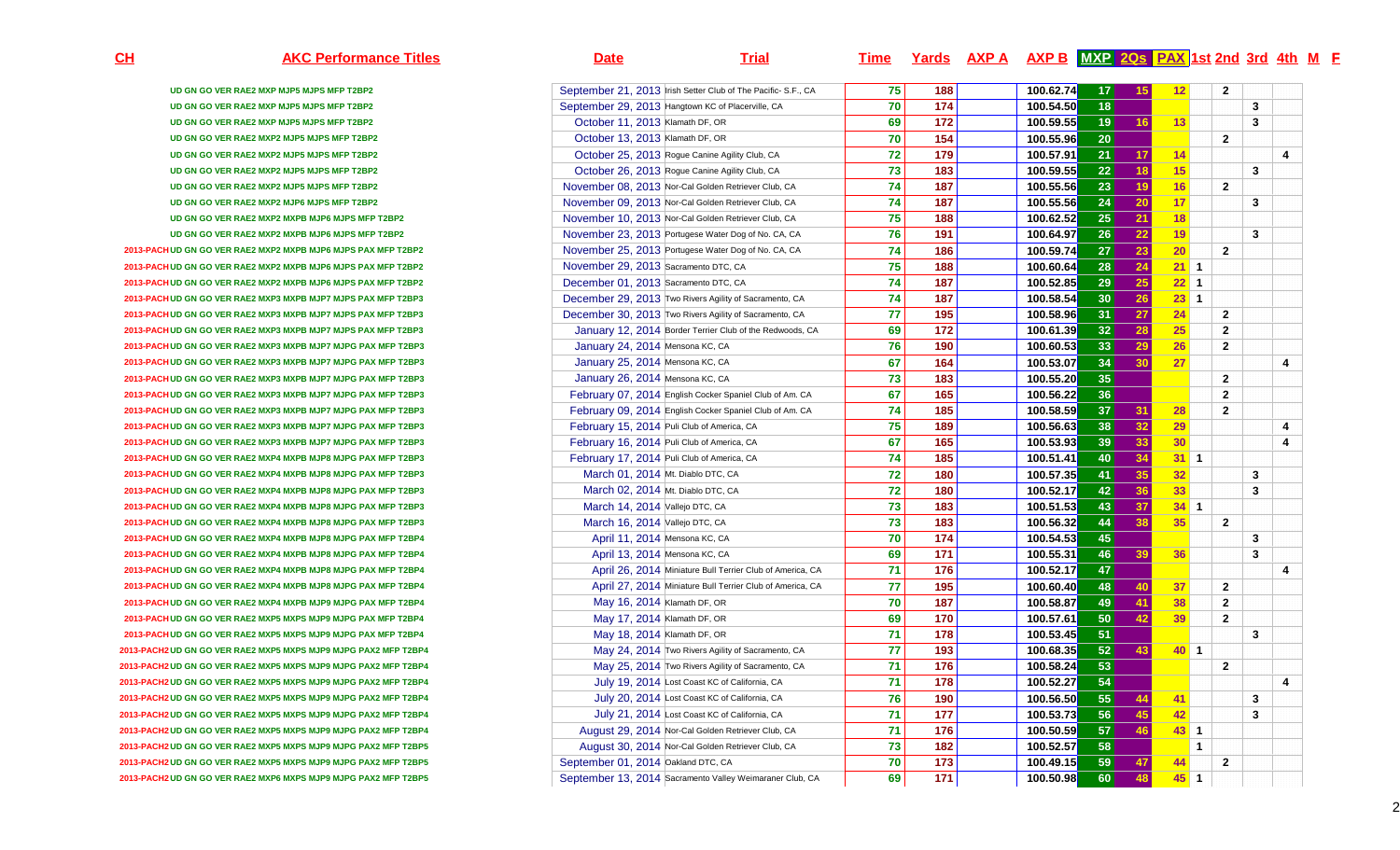**2013-PACH2 UD GN GO VER RAE2 MXP6 MXPS MJP10 MJPC PAX2 MFP T2BP5** September 27, 2014 Hangtown KC of Placerville, CA **2013-PACH2 UD GN GO VER RAE2 MXP6 MXPS MJP10 MJPC PAX2 MFP T2BP5** September 28, 2014 Hangtown KC of Placerville, CA **2013-PACH2 UD GN GO VER RAE2 MXP6 MXPS MJP10 MJPC PAX2 MFP T2BP5** October 11, 2014 Klamath DF, OR**2013-PACH2 UD GN GO VER RAE2 MXP6 MXPS MJP10 MJPC PAX2 MFP T2BP5 October 25, 2014** Rogue Canine Agility Club, OR **2013-PACH2 UD GN GO VER RAE2 MXP6 MXPS MJP10 MJPC PAX2 MFP T2BP5 October 26, 2014** Rogue Canine Agility Club, OR **2013-PACH2 UD GN GO VER RAE2 MXP6 MXPS MJP10 MJPC PAX2 MFP T2BP5 TQXP2013-PACH2 UD GN GO VER RAE2 MXP6 MXPS MJP11 MJPC PAX2 MFP T2BP5 TQXP2013-PACH2 UD GN GO VER RAE2 MXP6 MXPS MJP11 MJPC PAX2 MFPB T2BP5 TQXP2013-PACH2 UD GN GO VER RAE2 MXP6 MXPS MJP11 MJPC PAX2 MFPB T2BP5 TQXP** November 24, 2014 Portugese Water Dog of No. CA, CA**2013-PACH2 UD GN GO VER RAE2 MXP7 MXPS MJP11 MJPC PAX2 MFPB T2BP5 TQXP** November 29, 2014 Sacramento DTC, CA**2014-PACH2 UD GN GO VER RAE2 MXP7 MXPS MJP11 MJPC PAX2 MFPB T2BP5 TQXP <b>December 27, 2014** Two Rivers Agility of Sacramento, CA **2014-PACH2 UD GN GO VER RAE2 MXP7 MXPS MJP11 MJPC PAX2 MFPB T2BP5 TQXP <b>December 29, 2014** Two Rivers Agility of Sacramento, CA **2014-PACH2 UD GN GO VER RAE2 MXP7 MXPS MJP11 MJPC PAX2 MFPB T2BP5 TQXP**2014-PACH2 UD GN GO VER RAF2 MXP7 MXPS MJP12 MJPC PAX2 MFPB T2BP5 TOXP 2014-PACH2 UD GN GO VER RAE2 MXP7 MXPG MJP12 MJPC PAX2 MFPB T2BP5 TQXP **2014-PACH2 UD GN GO VER RAE2 MXP7 MXPG MJP12 MJPC PAX2 MFPB T2BP5 TQXP** February 06, 2015 English Cocker Spaniel Club of Am. CA2015-PACH3 UD GN GO VER RAF2 MXP7 MXPG MJP12 MJPC PAX3 MFPB T2BP5 TOXP 2015-PACH3 UD GN GO VER RAE2 MXP7 MXPG MJP12 MJPC PAX3 MFPB T2BP5 TQXP **2015-PACH3 UD GN GO VER RAE2 MXP7 MXPG MJP12 MJPB2 MJPC PAX3 MFPB T2BP5 TQXP** February 28, 2015 Mt. Diablo DTC, CA**2015-PACH3 UD GN GO VER RAE2 MXP7 MXPG MJP12 MJPB2 MJPC PAX3 MFPB T2BP5 TQXP** March 06, 2015 American Bloodhound Club, CA**2015-PACH3 UD GN GO VER RAE2 MXP8 MXPG MJP13 MJPB2 MJPC PAX3 MFPB T2BP5 TQXP** March 07, 2015 American Bloodhound Club, CA**2015-PACH3 UD GN GO VER RAE2 MXP8 MXPG MJP13 MJPB2 MJPC PAX3 MFPB T2BP5 TQXP** March 22, 2015 Shetland Sheepdog Club N. CA, CA**2015-PACH3 UD GN GO VER RAE2 MXP8 MXPG MJP13 MJPB2 MJPC PAX3 MFPB T2BP5 TQXP** April 10, 2015 Mensona KC, CA**2015-PACH3 UD GN GO VER RAE2 MXP8 MXPG MJP13 MJPB2 MJPC PAX3 MFPB T2BP5 TQXP** April 24, 2015 Miniature Bull Terrier Club of America, CA**2015-PACH3 UD GN GO VER RAE2 MXP8 MXPG MJP13 MJPB2 MJPC PAX3 MFPB T2BP5 TQXP** May 16, 2015 Klamath DF, OR**2015-PACH3 UD GN GO VER RAE2 MXP8 MXPG MJP14 MJPB2 MJPC PAX3 MFPB T2BP5 TQXP** May 17, 2015 Klamath DF, OR**2015-PACH3 UD GN GO VER RAE2 MXP8 MXPG MJP14 MJPB2 MJPC PAX3 MFPB T2BP5 TQXP** June 09, 2015 Portuguese Water Dog Club of N. CA, CA**2015-PACH3 UD GN GO VER RAE2 MXP8 MXPG MJP14 MJPB2 MJPC PAX3 MFPB T2BP5 TQXP** October 29, 2015 Rogue Canine Agility Club, OR**2015-PACH3 UD GN GO VER RAE2 MXP8 MXPG MJP14 MJPB2 MJPC PAX3 MFPS T2BP5 TQXP2015-PACH3 UD GN GO VER RAE2 MXP9 MXPG MJP14 MJPB2 MJPC PAX3 MFPS T2BP5 TQXP2015-PACH3 UD GN GO VER RAE2 MXP9 MXPG MJP14 MJPB2 MJPC PAX3 MFPS T2BP5 TQXP2015-PACH3 UD GN GO VER RAE2 MXP9 MXPG MJP14 MJPB2 MJPC PAX3 MFPS T2BP5 TQXP2015-PACH3 UD GN GO VER RAE2 MXP9 MXPG MJP14 MJPB2 MJPC PAX3 MFPS T2BP5 TQXP2015-PACH3 UD GN GO VER RAE2 MXP9 MXPG MJP15 MJPB2 MJPC PAX3 MFPS T2BP5 TQXP2015-PACH3 UD GN GO VER RAE2 MXP9 MXPG MJP15 MJPB2 MJPC PAX3 MFPS T2BP5 TQXP2015-PACH3 UD GN GO VER RAE2 MXP9 MXPG MJP15 MJPB2 MJPC PAX3 MFPS T2BP5 TQXP2015-PACH3 UD GN GO VER RAE2 MXP9 MXPG MJP15 MJPB2 MJPC PAX3 MFPS T2BP5 TQXP2015-PACH3 UD GN GO VER RAE2 MXP9 MXPG MJP15 MJPB2 MJPC PAX3 MFPS T2BP5 TQXP2015-PACH3 UD GN GO VER RAE2 MXP9 MXPG MJP15 MJPB2 MJPC PAX3 MFPS T2BP5 TQXP2015-PACH3 UD GN GO VER RAE2 MXP10 MXPC MJP15 MJPB2 MJPC PAX3 MFPS T2BP5 TQXP2015-PACH3 UD GN GO VER RAE2 MXP10 MXPC MJP15 MJPB2 MJPC PAX3 MFPS T2BP6 TQXP2016-PACH4 UD GN GO VER RAE2 MXP10 MXPC MJP15 MJPB2 MJPC PAX4 MFPS T2BP6 TQXP2016-PACH4 UD GN GO VER RAE2 MXP10 MXPC MJP15 MJPB2 MJPC PAX4 MFPS T2BP6 TQXP2016-PACH4 UD GN GO VER RAE2 MXP10 MXPC MJP16 MJPB2 MJPC PAX4 MFPS T2BP6 TQXP**

## **AKC Performance Titles Date Trial Time Yards AXP A AXP B MXP 2Qs PAX 1st 2nd 3rd 4th <sup>M</sup> <sup>F</sup> September 27, 2014 Hangtown KC of Placerville, CA 176** 176 176 100.51.12 **61 49 46 2 2005 177 177 178 100.52.77 177 178 100.52.77 100.52.77 177 177 177 177 100.52.77 62 50 47 2** R 100.53.90 **63 51 48 1 72** 180 100.54.06<br> **72** 180 100.54.06<br> **72 180 100.54.06**<br> **72 174 100.52.02 6** 64 52 49 11 3 R <mark>70 174</mark> 100.52.02 **65 53 50 4**  November 07, 2014 Nor-Cal Golden Retriever Club, CA **71 176 100.49.06**<br>November 08, 2014 Nor-Cal Golden Retriever Club, CA 73 183 100.53.22 **66 54 51 1**  November 08, 2014 Nor-Cal Golden Retriever Club, CA **183 183 67 55 52 2**  November 23, 2014 Portugese Water Dog of No. CA, CA **74 185 100.51.35** 100.51.35 <mark>5</mark> 68 56 53 **11 12** 3 **77** 194 100.55.08 November 24, 2014 Portugese Water Dog of No. CA, CA 100.57.08<br> **74 186** 100.54.83 **69 57 54 3**  A **186** 100.54.83 **2** 70 58 55 **4 100.55.07** December 27, 2014 Two Rivers Agility of Sacramento, CA **184** 184 100.55.07<br> **December 29, 2014 Two Rivers Agility of Sacramento, CA** 180 100.55.85 **71 59 56 4 72 180 100.55.855** 72 60 57 3 December 30, 2014 Two Rivers Agility of Sacramento, CA **73 61 58 76 191 100.53.69**<u>**9** 74 - Julie 1 4</u> **77 195 100.57.01 75 62 59 2 76 2 73 182 100.54.23**<mark>3</mark> 77 63 60 3 **72 179 100.48.48 78 64 61 1 79 65 62 80 66 63 1**  <mark>81 67 64</mark> 3 **1** 82 **2 2** A **68 168 168 100.48.70** <mark>0</mark> 83 1 100.54.12 84 68 65 1<br>100.59.85 85 69 66 1 R <mark>100.59.85</mark> 183 184 190.59.85 **85 69 66 1**  R 1<mark>00.56.25</mark> [100.56.25] **86 70 67 4**  <mark>9</mark> 87 <mark>\_\_\_\_\_\_\_\_\_\_\_\_1</mark> **88 71 68 1 76 191 100.65.0489 72 69 2**

**January 10, 2015 Border Terrier Club of the Redwoods, CA January 11, 2015 Border Terrier Club of the Redwoods, CA February 06. 2015** English Cocker Spaniel Club of Am. CA **187 187 100.54.50** February 07, 2015 English Cocker Spaniel Club of Am. CA February 08, 2015 English Cocker Spaniel Club of Am. CA **February 28, 2015 Mt. Diable DTC, CA 185 100.55.90** March 06, 2015 American Bloodhound Club, CA **190 190 100.57.91**<br>March 07, 2015 American Bloodhound Club, CA 199 189 189 100.56.03 March 07, 2015 American Bloodhound Club, CA **189 189** 100.56.03 March 22, 2015 Shetland Sheepdog Club N. CA, CA **187 187 100.64.61** 100.64.61 **100.54.12 100.54.12 100.54.12 100.54.12 100.54.12 100.54.12 100.54.12** June 09, 2015 **Portuguese Water Dog Club of N. CA, CA 174 185 100.57.79 October 29, 2015** Rogue Canine Agility Club, OR **183** 183 100.59.69 October 30, 2015 Rogue Canine Agility Club, OR October 31, 2015 Rogue Canine Agility Club, ORR <mark>76 190</mark> 100.66.55 **90** 2 2 November 01, 2015 Rogue Canine Agility Club, OR **77 195 100.60.43 91 73 70 1**  November 27, 2015 Sacramento DTC, CA **92 74 71 4**  November 28, 2015 Sacramento DTC, CA **74 187 100.60.01 93 75 72 4**  November 29, 2015 Sacramento DTC, CA **77 194 100.56.47**<br>December 12, 2015 Staffordshire Bull Terrier Club America, CA 77 193 100.55.21 **7** 94 76 73 2 December 12, 2015 Staffordshire Bull Terrier Club America, CA **95 77 74**  December 26, 2015 Two Rivers Agility of Sacramento, CA **74 185 100.64.28**<br>December 27, 2015 Two Rivers Agility of Sacramento, CA 72 180 100.60.24 **96 78 75**  December 27, 2015 Two Rivers Agility of Sacramento, CA **72**<br>December 28, 2015 Two Rivers Agility of Sacramento, CA **75 97 79 76 December 28, 2015 Two Rivers Agility of Sacramento, CA 175 188 100.61.41** <mark>1</mark> 98 80 77 **12 12 12 14** December 29, 2015 Two Rivers Agility of Sacramento, CA **73 183 100.63.69**<br>
January 15, 2016 Border Terrier Club of the Redwoods, CA 70 174 100.56.09 **9** 99 81 78 3 January 15, 2016 Border Terrier Club of the Redwoods, CA **70 174 100.56.09**<br>January 16, 2016 Border Terrier Club of the Redwoods, CA 73 182 100.46.81 **100** 3 January 16, 2016 Border Terrier Club of the Redwoods. CA <mark>1</mark> 101 82 79 2 January 17, 2016 Border Terrier Club of the Redwoods, CA **70 175 100.56.15**<br>January 30, 2016 Mensona KC, CA **74 187 100.61.07 102 83 80 2**  January 30, 2016 Mensona KC, CA **74 187 100.61.07 103 1**  January 31, 2016 Mensona KC, CA **188 188 104 84 81 2** 

**CH**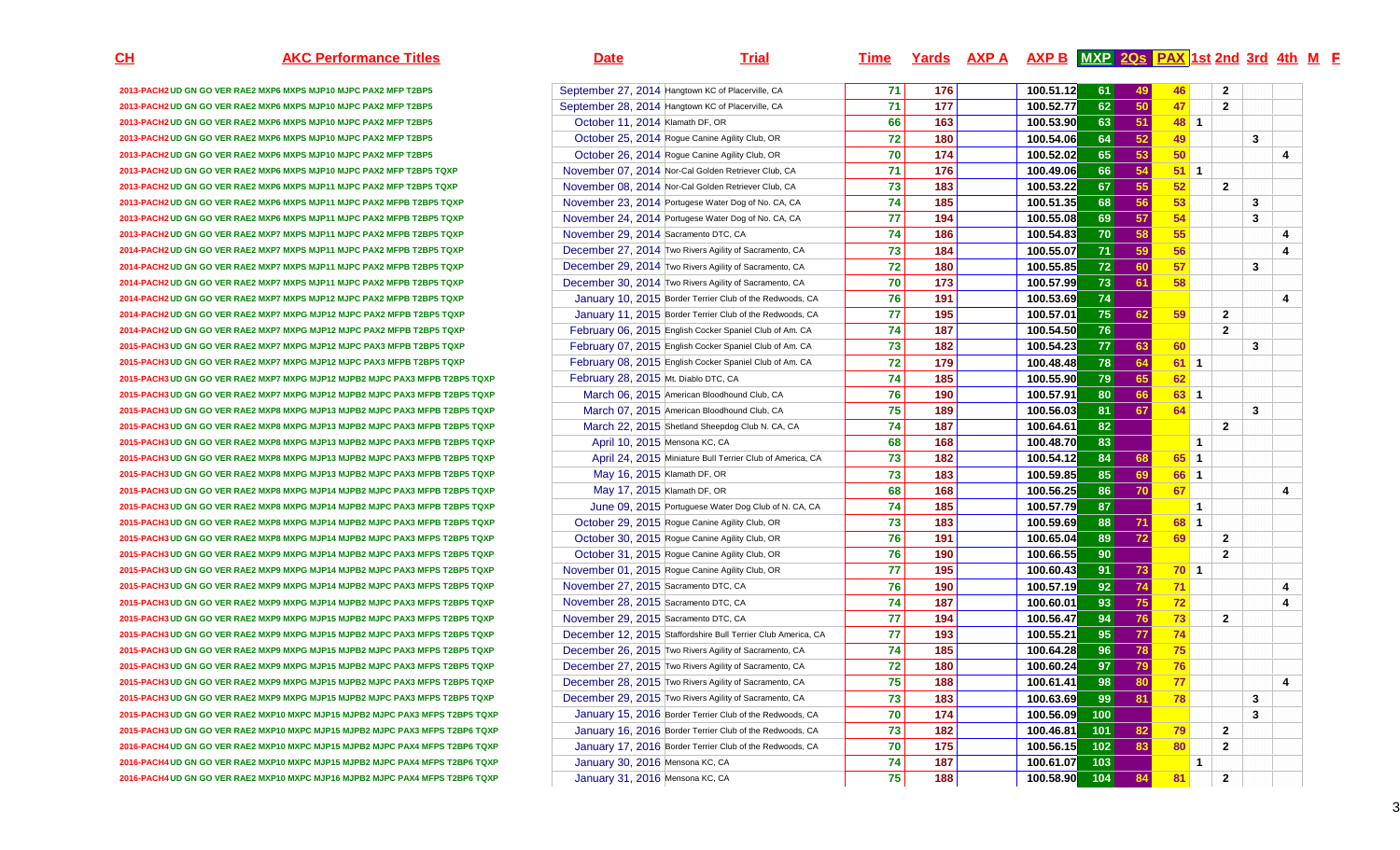| CL             | <b>AKC Performance Titles</b>                                                 | <b>Date</b>                          | <b>Trial</b>                                                  | <u>Time</u> |               |           | Yards AXP A AXP B MXP 2Qs PAX 1st 2nd 3rd 4th M E |                      |           |              |                  |   |   |  |
|----------------|-------------------------------------------------------------------------------|--------------------------------------|---------------------------------------------------------------|-------------|---------------|-----------|---------------------------------------------------|----------------------|-----------|--------------|------------------|---|---|--|
|                | 2016-PACH4 UD GN GO VER RAE2 MXP10 MXPC MJP16 MJPB2 MJPC PAX4 MFPS T2BP6 TQXP |                                      | February 20, 2016 Puli Club of America, CA                    | 75          | 188           |           | 100.58.93                                         | 105                  | 85        | 82           |                  | 3 |   |  |
|                | 2016-PACH4 UD GN GO VER RAE2 MXP10 MXPC MJP16 MJPB2 MJPC PAX4 MFPS T2BP6 TQXP |                                      | February 21, 2016 Puli Club of America, CA                    | 71          | 178           |           | 100.52.79                                         | 106                  | 86        | 83           | $\overline{2}$   |   |   |  |
|                | 2016-PACH4 UD GN GO VER RAE2 MXP10 MXPC MJP16 MJPB2 MJPC PAX4 MFPS T2BP6 TQXP |                                      | March 05, 2016 Mt. Diablo DTC, CA                             | 72          | 179           |           | 100.61.81                                         | 107                  | 87        | $84 \quad 1$ |                  |   |   |  |
| <b>Summary</b> |                                                                               |                                      | 110                                                           | 72.94       | 182           | 3         | 107                                               | 107                  | 85        |              | 84 26 33 26 15 m |   |   |  |
|                | <b>Snowy Pines Tundra</b>                                                     |                                      |                                                               |             |               |           |                                                   |                      |           |              |                  |   |   |  |
| (3) Excellent  |                                                                               |                                      |                                                               |             |               |           |                                                   |                      |           |              |                  |   |   |  |
|                | CD GN RE OAP OJP                                                              |                                      | October 15, 2011 Idaho Capital City KC, ID                    | 74          | 184           | 88.78.27  |                                                   |                      |           |              | $\overline{2}$   |   |   |  |
|                | CD GN RE OAP OJP                                                              |                                      | December 17, 2011 Staffordshire Bull Terrier CoA, CA          | 70          | $\boxed{175}$ | 97.71.23  |                                                   |                      |           |              | $\overline{2}$   |   |   |  |
|                | CD GN RE AXP AJP NFP                                                          |                                      | January 01, 2012 Two Rivers Agility of Sacramento, CA         | 72          | 180           | 100.72.86 |                                                   |                      |           |              | $\mathbf{1}$     |   |   |  |
|                | CD GN RE AXP AJP NFP                                                          |                                      | February 19, 2012 Puli Club of America, CA                    | 75          | 188           |           | 100.71.33                                         | $\blacktriangleleft$ |           |              |                  |   | 4 |  |
|                | CD GN RE AXP AJP NFP                                                          | November 24, 2012 Sacramento DTC, CA |                                                               | 75          | 189           |           | 100.74.45                                         | $\mathbf{2}$         |           |              |                  |   |   |  |
|                | CD GN RE AXP AJP NFP                                                          | November 25, 2012 Sacramento DTC, CA |                                                               | 75          | 188           |           | 100.74.68                                         | 3 <sup>1</sup>       |           |              |                  |   |   |  |
|                | CD GN RE AXP AJP OFP                                                          |                                      | January 11, 2013 Border Terrier Club of the Redwoods, CA      | 77          | 194           |           | 100.74.34                                         | $\vert 4 \vert$      |           |              |                  |   |   |  |
|                | CD GN RE AXP AJP OFP                                                          |                                      | January 13, 2013 Border Terrier Club of the Redwoods, CA      | 77          | 193           |           | 100.76.54                                         | 5 <sup>1</sup>       |           |              |                  | 3 |   |  |
|                | CD GN RE AXP AJP OFP                                                          |                                      | February 16, 2013 Puli Club of America, CA                    | 73          | 182           |           | 100.64.08                                         | 6 <sup>1</sup>       |           |              |                  |   |   |  |
|                | CD GN RE AXP AJP OFP                                                          |                                      | February 17, 2013 Puli Club of America, CA                    | 76          | 190           |           | 100.75.23                                         | $\mathbf{7}$         |           |              |                  |   |   |  |
|                | CD GN RE AXP AJP OFP                                                          | February 23, 2013 Mensona KC, CA     |                                                               | 74          | 187           |           | 100.70.40                                         | 8 <sup>1</sup>       |           |              |                  |   |   |  |
|                | CD GN RE AXP AJP OFP                                                          |                                      | March 02, 2013 Mt. Diablo DTC, CA                             | 73          | 175           |           | 100.72.85                                         | 9                    |           |              |                  |   |   |  |
|                | <b>CD GN RE MXP AJP OFP</b>                                                   |                                      | March 03. 2013 Mt. Diablo DTC, CA                             | 70          | 174           |           | 100.70.46                                         | 10 <sup>°</sup>      |           |              |                  | 3 |   |  |
|                | CD GN RE MXP AJP OFP                                                          |                                      | March 24, 2013 Shetland Sheepdog Club N. CA, CA               | 70          | 174           |           | 100.68.92                                         | 11 <sub>1</sub>      |           |              | $\overline{2}$   |   |   |  |
|                | CD GN RE MXP AJP OFP                                                          |                                      | April 25, 2013 Staffordshire Bull Terrier CoA, CA             | 76          | 192           |           | 100.75.73                                         | 12                   |           |              |                  |   | 4 |  |
|                | <b>CD GN RE MXP AJP OFP</b>                                                   |                                      | April 26, 2013 Staffordshire Bull Terrier CoA, CA             | 73          | 184           |           | 100.72.40                                         | 13                   |           |              |                  |   | 4 |  |
|                | CD GN RE MXP AJP OFP                                                          |                                      | July 13, 2013 Sacramento Valley Weimaraner Club, CA           | 69          | 172           |           | 100.67.94                                         | 14                   |           |              |                  |   | 4 |  |
|                | CD GN RE MXP AJP OFP                                                          |                                      | July 20, 2013 Lost Coast KC, CA                               | 77          | 193           |           | 100.68.71                                         | 15                   |           |              |                  | 3 |   |  |
|                | <b>CD GN RE MXP AJP OFP</b>                                                   |                                      | July 22, 2013 Lost Coast KC, CA                               | 77          | 193           |           | 100.65.47                                         | 16                   |           |              |                  |   | 4 |  |
|                | <b>CDX GN RE MXP AJP OFP</b>                                                  |                                      | September 01, 2013 Rogue Canine Agility Club, CA              | 71          | 177           |           | 100.71.15                                         | 17 <sup>2</sup>      |           |              |                  |   | 4 |  |
|                | <b>CDX GN RE MXP AJP OFP</b>                                                  |                                      | September 20, 2013 Irish Setter Club of The Pacific- S.F., CA | 74          | 187           |           | 100.72.38                                         | 18                   |           |              |                  |   |   |  |
|                | <b>CDX GN RE MXP AJP OFP</b>                                                  |                                      | September 22, 2013 Irish Setter Club of The Pacific-S.F., CA  | 74          | 187           |           | 100.68.91                                         | 19                   |           |              | $\overline{2}$   |   |   |  |
|                | <b>CDX GN RE MXP2 AJP OFP</b>                                                 | October 11, 2013 Klamath DF, OR      |                                                               | 69          | 172           |           | 100.60.94                                         | 20 <sup>1</sup>      |           |              |                  |   | 4 |  |
|                | <b>CDX GN RE MXP2 AJP OFP</b>                                                 | November 30, 2013 Sacramento DTC, CA |                                                               | 70          | 174           |           | 100.66.99                                         | 21                   |           |              |                  | 3 |   |  |
|                | <b>CDX GN RE MXP2 AJP OFP</b>                                                 |                                      | February 08, 2014 English Cocker Spaniel Club of Am. CA       | 71          | 176           |           | 100.71.77                                         | 22                   |           |              |                  |   |   |  |
|                | <b>CDX GN RE MXP2 AJP OFP</b>                                                 |                                      | February 16, 2014 Puli Club of America, CA                    | 67          | 165           |           | 100.67.20                                         | 23                   |           |              |                  |   |   |  |
|                | <b>CDX GN RE MXP2 AJP OFP</b>                                                 | March 15, 2014 Vallejo DTC, CA       |                                                               | 67          | 166           |           | 100.67.55                                         | $\overline{24}$      |           |              |                  |   |   |  |
|                | CDX GN RE MXP2 MXPB AJP OFP                                                   |                                      | April 11, 2014 Miniature Bull Terrier Club of America, CA     | 70          | 174           |           | 100.65.43                                         | 25                   |           |              |                  |   | 4 |  |
|                | CDX GN RE MXP2 MXPB AJP OFP                                                   |                                      | April 25, 2014 Miniature Bull Terrier Club of America, CA     | 77          | 195           |           | 100.67.59                                         | 26                   |           |              |                  |   |   |  |
|                | CDX GN RE MXP2 MXPB AJP OFP                                                   |                                      | May 16, 2014 Klamath DF, OR                                   | 70          | 187           |           | 100.70.53                                         | $\overline{27}$      |           |              |                  | 3 |   |  |
|                | CDX GN RE MXP2 MXPB AJP OFP                                                   |                                      | May 17, 2014 Klamath DF, OR                                   | 69          | 170           |           | 100.68.65                                         | 28                   |           |              |                  | 3 |   |  |
|                | CDX GN RE MXP2 MXPB AJP OFP                                                   |                                      | July 19, 2014 Lost Coast KC of California, CA                 | 71          | 178           |           | 100.66.66                                         | 29                   |           |              |                  |   |   |  |
|                | CDX GN RE MXP3 MXPB AJP OFP                                                   |                                      | March 21, 2015 Shetland Sheepdog Club N. CA, CA               | 72          | 180           |           | 100.70.87                                         | 30 <sup>°</sup>      |           |              |                  | 3 |   |  |
|                | CDX GN RE MXP3 MXPB AJP OFP                                                   |                                      | June 10, 2015 Sacremento DTC, CA                              | 73          | 184           |           | 100.64.72                                         | 31                   |           |              | $\overline{2}$   |   |   |  |
|                | CDX GN RE MXP3 MXPB AJP AXP XFP                                               |                                      | December 28, 2015 Two Rivers Agility of Sacramento, CA        | 75          | 188           |           | 100.72.63                                         | 32                   |           |              |                  |   |   |  |
| <b>Summary</b> |                                                                               |                                      | 35                                                            | 72.66       | 182           | 3         | 32                                                | 32 <sup>°</sup>      | $\bullet$ |              | 0 1 5 7          |   | 8 |  |

**Swissmiss Shayna Snoflake**

4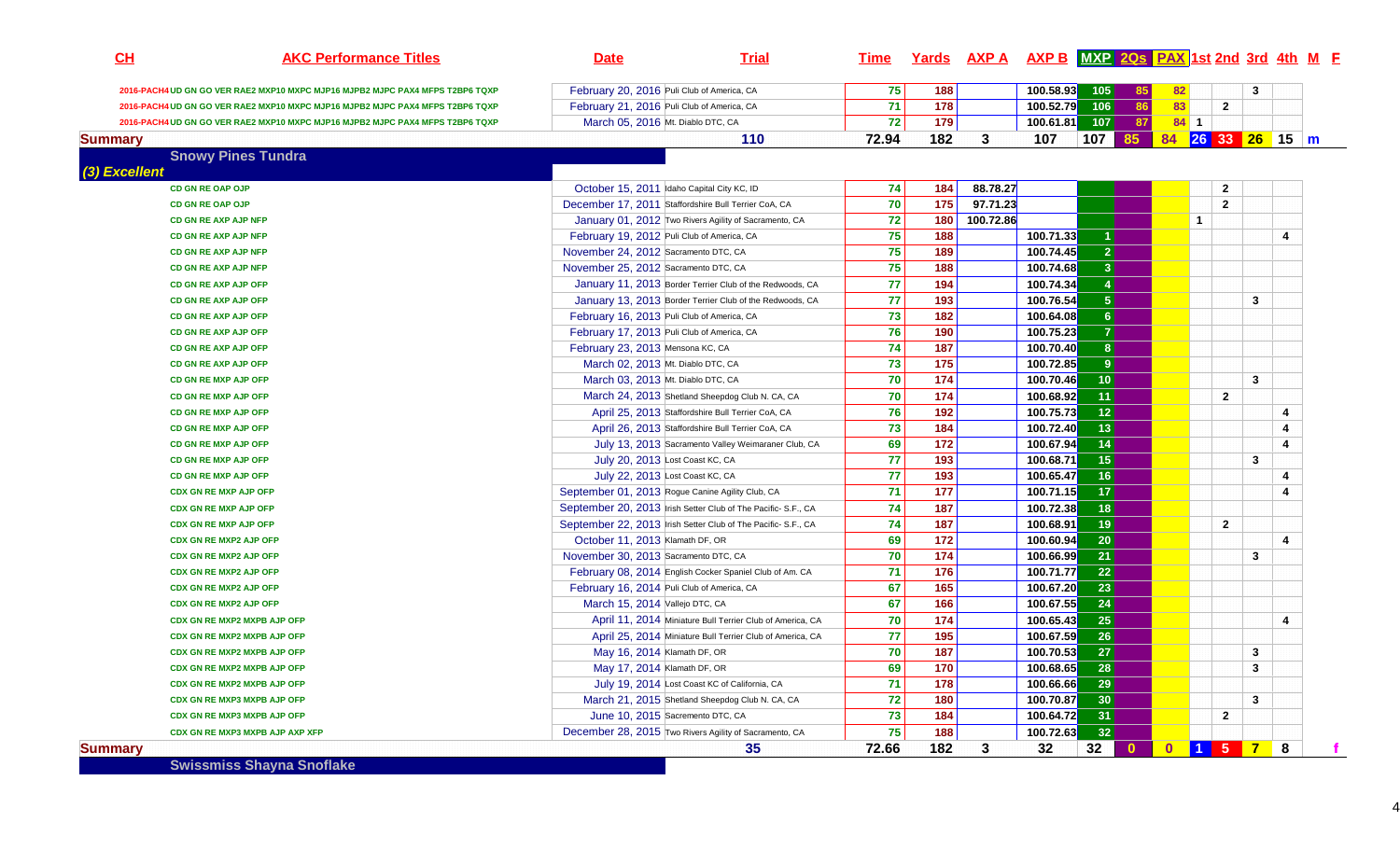| CL             | <b>AKC Performance Titles</b>               | <b>Date</b>                   | <b>Trial</b>                                               | <u>Time</u> |     | <u>Yards AXP A AXP B MXP 20s PAX 1st 2nd 3rd 4th M F</u> |           |                 |                 |                      |                |              |                  |             |
|----------------|---------------------------------------------|-------------------------------|------------------------------------------------------------|-------------|-----|----------------------------------------------------------|-----------|-----------------|-----------------|----------------------|----------------|--------------|------------------|-------------|
| (3) Excellent  |                                             |                               |                                                            |             |     |                                                          |           |                 |                 |                      |                |              |                  |             |
|                | BN RE OAP NJP XFP SIN SEN CGCA TKA          |                               | January 29, 2021 Western Reserve KC, OH                    | 186         | 74  | 100.53.08                                                |           |                 |                 |                      | $\mathbf{1}$   |              |                  |             |
|                | CD BN RM RAE OAP NJP XFP SIN SEN CGCA TKA   |                               | June 25, 2021 Youngstown All-Breed TC, OH                  | 193         | 77  | 100.59.98                                                |           |                 |                 |                      | $\mathbf{1}$   |              |                  |             |
|                | CD BN RM RAE AXP OJP MFP SIN SEN CGCA TKA   |                               | August 14, 2021 Cuyahoga Valley Golden Retriever Club, OH  | 192         | 76  | 100.53.89                                                |           |                 |                 |                      | $\mathbf{1}$   |              |                  |             |
|                | CD BN RM RAE AXP OJP MFP SIN SEN CGCA TKA   |                               | September 25, 2021 Irish Setter Club of Ohio, OH           | 186         | 74  |                                                          | 100.55.20 |                 |                 |                      | $\mathbf{1}$   |              |                  |             |
|                | CD BN RM RAE AXP OJP MFP SIN SEN CGCA TKA   |                               | October 01, 2021 American Eskimo DT of America, OH         | 179         | 72  |                                                          | 100.55.18 | $\mathbf{2}$    |                 |                      | $\mathbf{1}$   |              |                  |             |
|                | CD BN RM RAE AXP OJP MFP SIN SEN CGCA TKA   |                               | October 15, 2021 Cuyahoga Valley Golden Retriever Club, OH | 193         | 77  |                                                          | 100.58.58 | 3 <sup>1</sup>  |                 |                      | $\mathbf{1}$   |              |                  |             |
|                | CD BN RM2 RAE2 AXP AJP MFP SIN SEN CGCA TKA |                               | December 17, 2021 German Shepherd DC of Northern OH, OH    | 183         | 73  |                                                          | 100.59.46 | $\vert$ 4       |                 |                      | $\mathbf{1}$   |              |                  |             |
|                | CD BN RM2 RAE2 AXP AJP MFP SIN SEN CGCA TKA |                               | January 08, 2022 Irish Setter Club of Ohio, OH             | 178         | 71  |                                                          | 100.53.48 | 5 <sup>1</sup>  |                 |                      | $\blacksquare$ |              |                  |             |
|                | CD BN RM2 RAE2 AXP AJP MFP SIN SEN CGCA TKA |                               | January 14, 2022 Cuyahoga Valley Golden Retriever Club, OH | 188         | 75  |                                                          | 100.53.62 | 6 <sup>1</sup>  |                 |                      | $\mathbf{1}$   |              |                  |             |
|                | CD BN RM2 RAE2 AXP AJP MFP SIN SEN CGCA TKA |                               | February 19, 2022 Weatern Reserve KC, OH                   | 177         | 71  |                                                          | 100.47.68 | 7               |                 |                      |                |              | 3                |             |
| <b>Summary</b> |                                             |                               | 10                                                         | 185.50      | 74  | 3                                                        | 7         | $\overline{7}$  |                 | $\blacktriangleleft$ | <b>90</b>      |              | $\blacksquare$ 1 | $\mathbf 0$ |
|                | 2001-CHXmaxKris Van 'T Hof Ten Eynder       |                               |                                                            |             |     |                                                          |           |                 |                 |                      |                |              |                  |             |
| (3) Excellent  |                                             |                               |                                                            |             |     |                                                          |           |                 |                 |                      |                |              |                  |             |
|                | 2001-CH VCD2 UD OAP OJP                     |                               | February 09, 2003 Boston Terrier Club of America, WA       | 73          | 169 | 94.75.56                                                 |           |                 |                 |                      | $\mathbf{1}$   |              |                  |             |
|                | 2001-CH VCD2 UD OAP OJP                     |                               | April 13, 2003 Wenatchee KC, WA                            | 71          | 183 | 100.65.19                                                |           |                 |                 |                      | $\overline{1}$ |              |                  |             |
|                | 2001-CH VCD2 UD AXP AJP                     |                               | April 19, 2003 Boston Terrier Club of America, WA          | 65          | 165 | 100.63.30                                                |           |                 | 6               |                      |                | $\mathbf{2}$ |                  |             |
|                | 2001-CH VCD2 UD AXP AJP                     |                               | April 20, 2003 Boston Terrier Club of America, WA          | 70          | 181 |                                                          | 100.65.38 |                 |                 |                      |                | $\mathbf{2}$ |                  |             |
|                | 2001-CH VCD2 UD AXP AJP                     |                               | May 03, 2003 Sno King Agility Club, WA                     | 72          | 187 |                                                          | 100.67.60 | 2 <sup>1</sup>  |                 |                      | $\mathbf{1}$   |              |                  |             |
|                | 2001-CH VCD2 UD AXP AJP                     |                               | May 04, 2003 Sno King Agility Club, WA                     | 66          | 167 |                                                          | 100.65.55 | 3 <sup>1</sup>  |                 |                      | $\overline{1}$ |              |                  |             |
|                | 2001-CH VCD2 UD AXP AJP                     |                               | May 24, 2003 American Belgian Tervuren Club, WA            | 70          | 181 |                                                          | 100.70.81 |                 |                 |                      | $2 \mid 1$     |              |                  |             |
|                | 2001-CH VCD2 UD AXP AJP                     |                               | May 25, 2003 American Belgian Tervuren Club, WA            | 72          | 185 |                                                          | 100.68.20 | 5 <sup>1</sup>  |                 |                      | $3 \mid 1$     |              |                  |             |
|                | 2001-CH VCD2 UD AXP AJP                     |                               | June 14, 2003 Evergreen Golden Retriever Club, WA          | 71          | 183 |                                                          | 100.63.73 | 6 <sup>1</sup>  |                 |                      | $\overline{1}$ |              |                  |             |
|                | 2001-CH VCD2 UD AXP AJP                     |                               | July 04, 2003 Evergreen Afghan Hound Club, WA              | 73          | 190 |                                                          | 100.68.39 | 7               | 10 <sub>1</sub> |                      | $4 \mid 1$     |              |                  |             |
|                | 2001-CH VCD2 UD AXP AJP                     |                               | July 06, 2003 Evergreen Afghan Hound Club, WA              | 70          | 179 |                                                          | 100.59.40 | 8 <sup>1</sup>  | 11              | $5^{\circ}1$         |                |              |                  |             |
|                | 2001-CH VCD2 UD AXP AJP                     |                               | July 12, 2003 Washington State OTC, WA                     | 72          | 186 |                                                          | 100.67.18 | 9 <sup>1</sup>  |                 |                      | $\overline{1}$ |              |                  |             |
|                | 2001-CH VCD2 UD MXP AJP                     |                               | July 13, 2003 Washington State OTC, WA                     | 72          | 187 |                                                          | 100.71.06 | 10 <sub>1</sub> | 12              |                      | $6 \vert 1$    |              |                  |             |
|                | 2001-CH VCD2 UDX MXP MJP                    |                               | October 31, 2004 Sno King Agility Club, WA                 | 72          | 188 |                                                          | 100.71.43 | 11              |                 |                      | $\overline{1}$ |              |                  |             |
|                | 2001-CH VCD2 UDX MXP MJP                    |                               | November 27, 2004 Boston Terrier Club of Western WA        | 73          | 188 |                                                          | 100.66.16 | 12              |                 |                      |                | $\mathbf{2}$ |                  |             |
|                | 2001-CH VCD2 UDX MXP MJP                    |                               | December 12, 2004 Western Washington Weimaraner Club, WA   | 67          | 170 |                                                          | 100.61.44 | 13              |                 |                      |                | $\mathbf{2}$ |                  |             |
|                | 2001-CH VCD2 UDX MXP MJP                    |                               | January 01, 2005 Boston Terrier Club of Western WA         | 68          | 174 |                                                          | 100.65.06 | 14              |                 |                      |                | $\mathbf{2}$ |                  |             |
|                | 2001-CH VCD2 UDX MXP MJP                    |                               | January 02, 2005 Boston Terrier Club of Western WA         | 72          | 185 |                                                          | 100.67.50 | 15 <sup>2</sup> |                 |                      | $\mathbf{1}$   |              |                  |             |
|                | 2001-CH VCD2 UDX MXP MJP                    |                               | January 17, 2005 Puyallup Valley DFA, WA                   | 71          | 185 |                                                          | 100.71.42 | 16              |                 |                      | $\mathbf{1}$   |              |                  |             |
|                | 2001-CH VCD2 UDX MXP MJP                    |                               | January 22, 2005 Dog Fanciers Assoc. of Oregon, OR         | 71          | 182 |                                                          | 100.63.42 | 17              |                 |                      | $\mathbf{1}$   |              |                  |             |
|                | 2001-CH VCD2 UDX MXP MJP                    |                               | February 12, 2005 Pharaoh Hound Club of America, WA        | 67          | 171 |                                                          | 100.63.68 | 18              | 13              |                      |                | $\mathbf{2}$ |                  |             |
|                | 2001-CH VCD2 UDX MXP MJP                    |                               | February 13, 2005 Pharaoh Hound Club of America, WA        | 71          | 183 |                                                          | 100.70.04 | 19              |                 |                      |                | $\mathbf{2}$ |                  |             |
|                | 2001-CH VCD2 UDX MXP2 MJP                   |                               | February 19, 2005 Evergreen Afghan Hound Club, WA          | 69          | 177 |                                                          | 100.67.20 | $\boxed{20}$    | $-14$           | <b>8</b> 1           |                |              |                  |             |
|                | 2001-CH VCD2 UDX MXP2 MJP                   |                               | February 20, 2005 Evergreen Afghan Hound Club, WA          | 68          | 175 |                                                          | 100.63.24 | 21              | 15              | $9 \vert 1$          |                |              |                  |             |
|                | 2001-CH VCD2 UDX MXP2 MJP                   | March 12, 2005 Seattle KC, WA |                                                            | 73          | 190 |                                                          | 100.69.55 | 22              | 16              | $10$ 1               |                |              |                  |             |
|                | 2001-CH VCD2 UDX MXP2 MJP                   |                               | March 26, 2005 Portland Agility Club, OR                   | 69          | 178 |                                                          | 100.66.87 | 23              |                 |                      | $\mathbf{1}$   |              |                  |             |
|                | 2001-CH VCD2 UDX MXP2 MJP                   |                               | May 07, 2005 Sno King Agility Club, WA                     | 70          | 180 |                                                          | 100.67.37 | 24              |                 |                      | $\mathbf{1}$   |              |                  |             |
|                | 2001-CH VCD2 UDX MXP2 MXPB MJP              |                               | May 29, 2005 American Belgian Tervuren Club, WA            | 71          | 182 |                                                          | 100.64.65 | 25              |                 |                      | $\mathbf{1}$   |              |                  |             |
|                | 2001-CH VCD2 UDX MXP2 MXPB MJP              |                               | June 10, 2005 Evergreen State Shetland Sheepdog, WA        | 70          | 179 |                                                          | 100.70.20 | 26              | 17              | $11$ 1               |                |              |                  |             |
|                | 2001-CH VCD2 UDX MXP2 MXPB MJP              |                               | June 12, 2005 Puyallup Valley DFA, WA                      | 70          | 180 |                                                          | 100.67.70 | 27              |                 |                      | $\mathbf{1}$   |              |                  |             |
|                |                                             |                               |                                                            |             |     |                                                          |           |                 |                 |                      |                |              |                  |             |